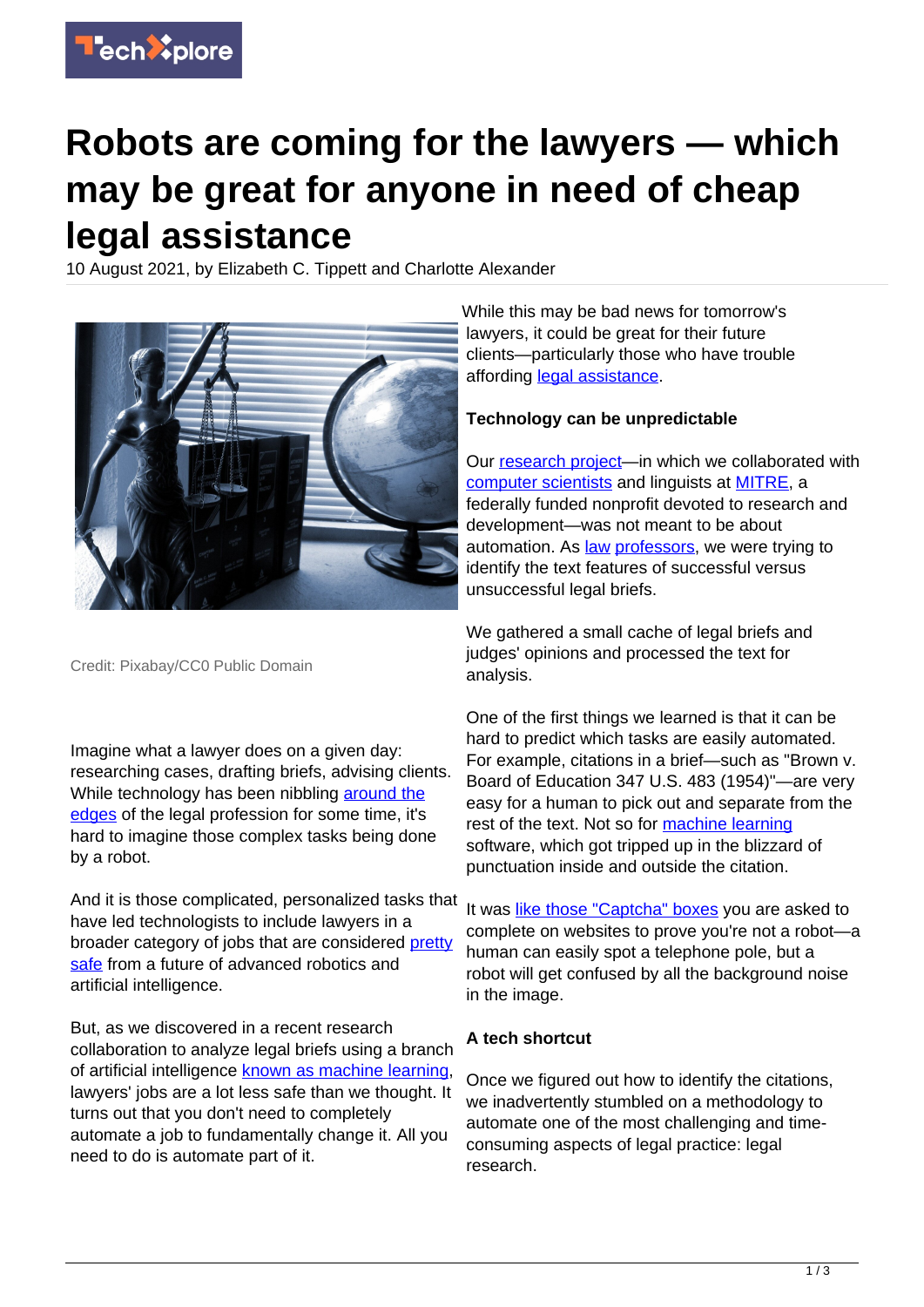

The scientists at MITRE used a methodology called Partial automation of sewing machines in the *[early](https://archive.org/details/fatigueefficien00gold)* "graph analysis" to create visual networks of legal citations. The graph analysis enabled us to predict whether a brief would "win" based on how well other briefs performed when they included a particular citation.

Later, however, we realized the process could be reversed. If you were a [lawyer](https://techxplore.com/tags/lawyer/) responding to the other side's brief, normally you would have to search laboriously for the right cases to cite using an expensive database. But our research suggested that we could build a database with software that would just tell lawyers the best cases to cite. All you would need to is feed the other side's brief into the machine.

Now we didn't actually construct our researchshortcut machine. We would need a mountain of lawyers' briefs and judicial opinions to make something useful. And [researchers like us](https://www.doi.org/10.1126/science.aba6914) do not have [free access](https://techxplore.com/tags/free+access/) to data of that sort-even the government-run database [known as PACER](https://pacer.uscourts.gov) charges by the page.

But it does show how technology can turn any task **DIY lawyering** that is extremely time-consuming for humans into one where the heavy lifting can be done at the click Indeed, in other sectors of the economy, of a button.

## **A history of partial automation**

Automating the hard parts of a job can make a big difference both for those performing the job and the airlines to install check-in kiosks. Similar kiosks are consumers on the other side of the transaction.

Take for example, a [hydraulic crane](https://books.google.ca/books?id=0c-8AAAAIAAJ&printsec=frontcover#v=onepage&q&f=false) or a power [forklift.](https://patents.google.com/patent/US1826489A) While today people think of operating a crane as manual work, these powered machines were considered labor-saving devices when they were first introduced because they [supplanted the](https://archive.org/details/in.ernet.dli.2015.156473/page/n7/mode/2up) [human power](https://archive.org/details/in.ernet.dli.2015.156473/page/n7/mode/2up) involved in moving heavy objects around.

Forklifts and cranes, of course, didn't replace people. But like automating the grind of legal research, power machines multiplied the amount of work one person could accomplish within a unit of time.

[20th century](https://archive.org/details/fatigueefficien00gold) offers another example. By the 1910s, women working in textile mills were no longer responsible for sewing on a single machine—as you might today on a home sewing machine—but wrangling an industrial-grade machine with 12 needles sewing 4,000 stitches per minute. These [machines](https://techxplore.com/tags/machines/) could automatically perform all the fussy work of hemming, sewing seams and even stitching the "[embroidery trimming of white underwear.](https://archive.org/details/fatigueefficien00gold)" Like an [airline pilot](https://techxplore.com/tags/airline+pilot/) flying on autopilot, they weren't sewing so much as monitoring the machine for problems.

Was the transition bad for workers? Maybe somewhat, but it was a boon for consumers. In 1912, women perusing the Sears mail order catalog had a choice between "drawers" with premium [hand-embroidered](https://babel.hathitrust.org/cgi/pt?id=njp.32101066804939&view=1up&seq=214&skin=2021&q1=embroidered) trimming, and a much cheaper machine-embroidered option.

Likewise, automation could help reduce the cost of legal services, making it more accessible for the [many individuals](https://www.justice.gov/archives/atj) who can't afford a lawyer.

technological developments in recent decades have enabled companies to shift work from paid workers to customers.

[Touchscreen technology](https://arstechnica.com/gadgets/2013/04/from-touch-displays-to-the-surface-a-brief-history-of-touchscreen-technology/2/), for example, enabled almost everywhere—in parking lots, gas stations, grocery stores and even fast-food restaurants.

At one level these kiosks are displacing paid labor by employees with unpaid labor by consumers. But that argument assumes that everyone could access the product or service back when it was performed by an employee.

In the context of legal services, the many consumers who can't afford a lawyer are already [forgoing their day in court](https://www.amacad.org/publication/access-what) altogether or handling legal claims on their own—often with [bad results.](https://digitalcommons.pepperdine.edu/plr/vol43/iss4/1/) If partial automation means an overwhelmed legal aid lawyer now has time to take more clients' cases or clients can now afford to hire a lawyer, everyone